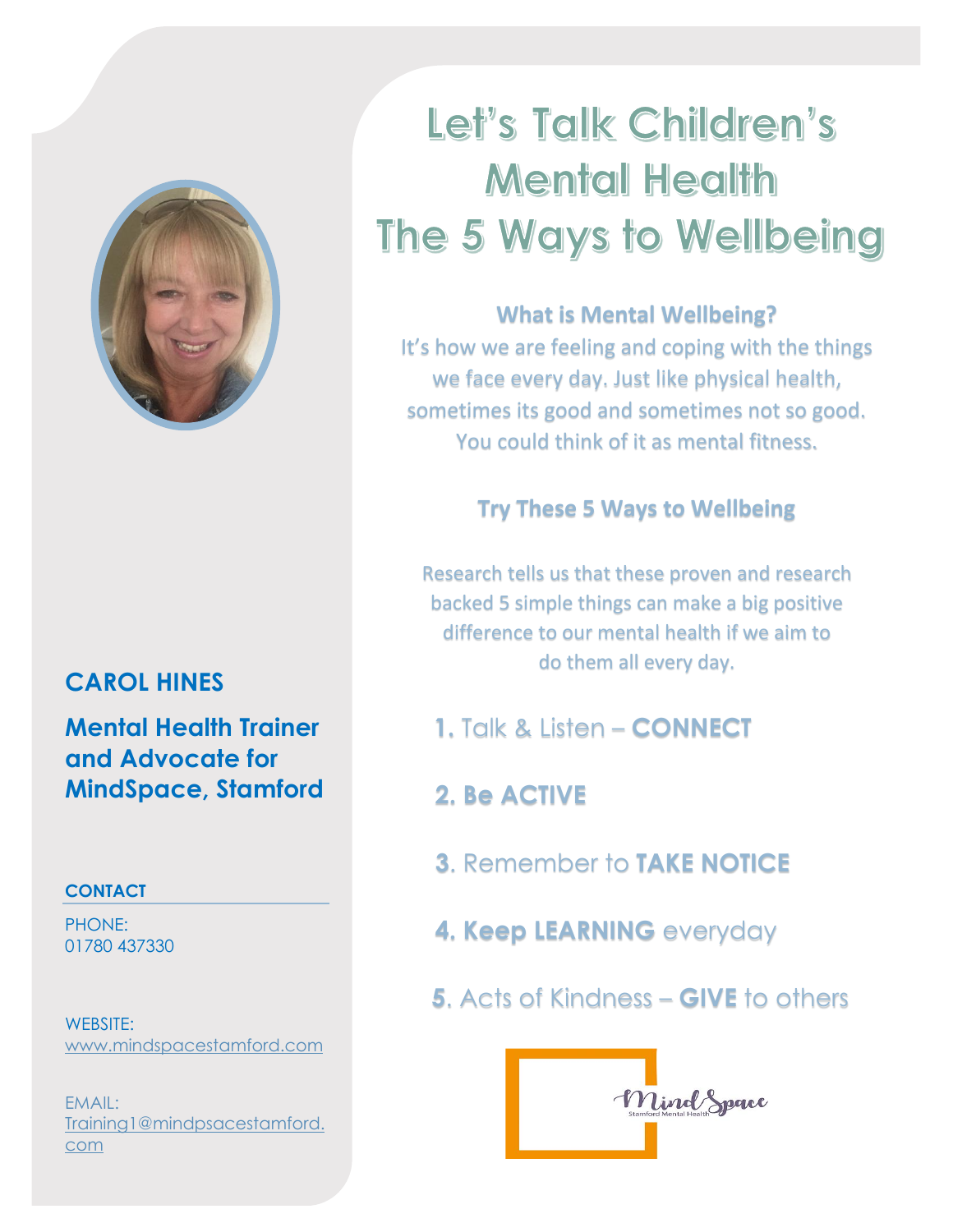**Your child has recently been introduced to the 5 ways to wellbeing at their school as part of a MindSpace, Stamford project. The simple message your child will have heard at school is about the language of the 5 ways to wellbeing and how to build them all into their everyday life and activities to improve their mental health.**

**Thank you to everyone who took part in our first activity by creating some wonderful outdoor art together and for sharing pictures of your work with us and it made you feel! Here is another simple example of how you might use the 5 ways to wellbeing with your child in a fun and simple activity you can TRY at home together.**

#### **Be Kind to the Birds - Make Them a Bird Bath**



#### **You will need:**

- **Any unwanted shallow, watertight bowl or tray of some kind, such as an upturned dustbin lid or large circular plant tray**
- **Some stones or gravel**
- **Something to raise it up a little e.g. bricks, a piece of wood or an old plant pot**
- **Rainwater or tap water**

**The golden rules for birdbaths:**

**Birds need water to drink and bathe in all year round. This is especially important at this time of year as the weather gets warmer. Take some time to be kind to the birds where you live and make them a simple birdbath! A birdbath that is just right should:**

- **a. have very shallow sloping sides, have a maximum depth of only 10cm or so and be as wide as possible, ideally more than 30cm across.**
- **b. Be positioned somewhere safe for the birds to use**
- **c. Be kept clean and the water changed regularly**

#### **Make your birdbath:**

- **Put your watertight tray, bowl or lid on top of the bricks or other materials you have found to raise it up - make sure it is stable.**
- **Place it in a suitable spot such as the edge of a border.**



*If you have cats visit your garden, make sure there is nowhere they can hide within pouncing distance!*